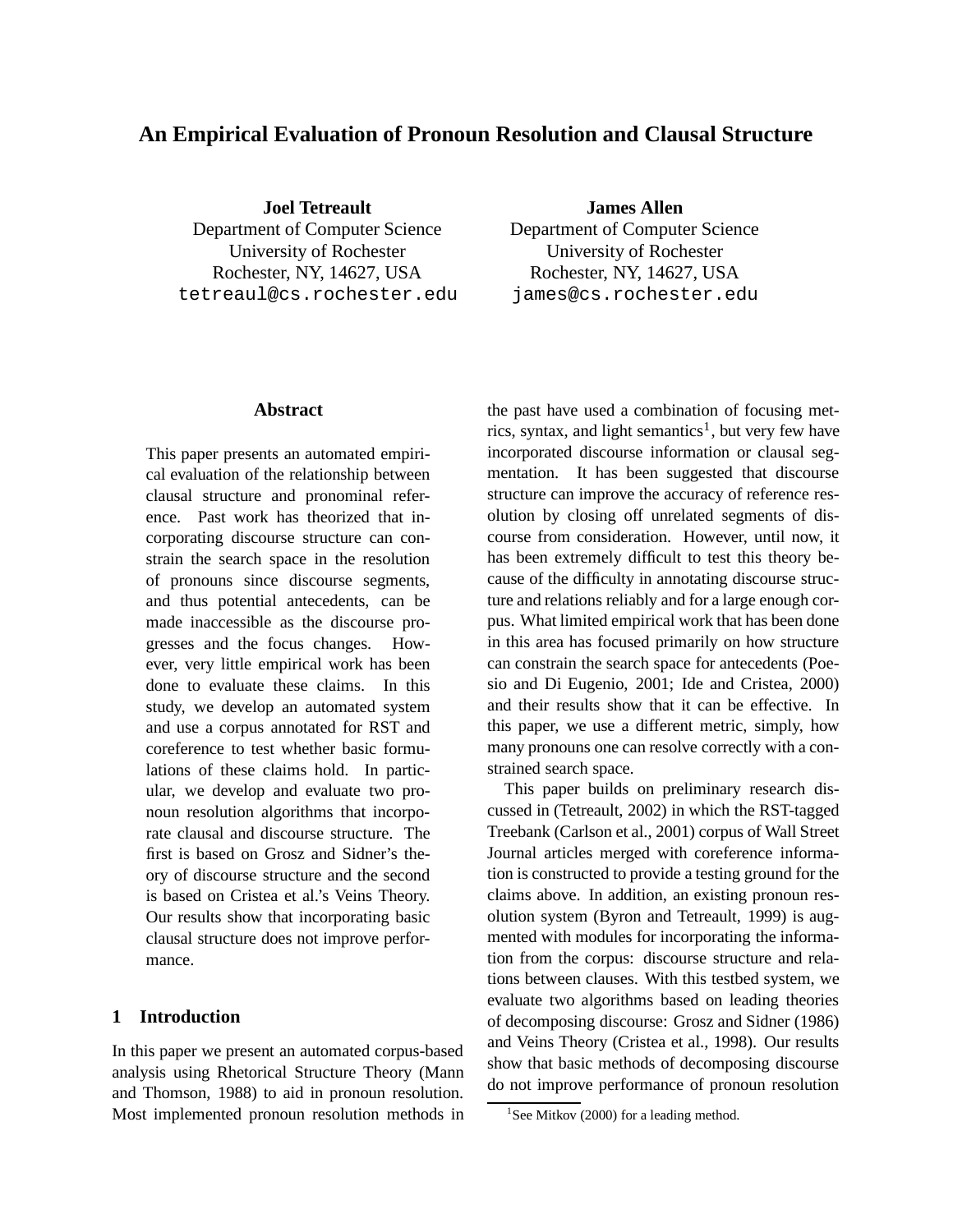methods.

In the following section we discuss theories that relate discourse and anaphora. Next we discuss two evaluations: the first determines a baseline algorithm to be compared against and the second tests the two new algorithms using RST. Finally, we close with results and discussion.

# **2 Background**

#### **2.1 Discourse Structure**

We follow Grosz and Sidner's (1986) work in discourse structure in implementing some of our clausal-based algorithms. They claim that discourse structure is composed of three interrelated units: a linguistic structure, an intentional structure, and an attentional structure. The linguistic structure consists of the structure of the discourse segments and an embedding relationship that holds between them.

The intentional component determines the structure of the discourse. When people communicate, they have certain intentions in mind and thus each utterance has a certain purpose to convey an intention or support an intention. Grosz and Sidner (henceforth G&S) call these purposes "Discourse Segment Purposes" or DSP's. Given the nesting of DSP's, the intentional structure forms a tree, with the root of the tree being the main intention of the discourse. The intentional structure is more difficult to compute since it requires recognizing the discourse purpose and the relation between intentions.

The final structure is the attentional state, which is responsible for tracking the participant's mental model of what entities are salient or not in the discourse. It is modeled by a stack of focus spaces which is modified by changes in the intentional state. The set of focus spaces available at any time is the focusing structure. Focus spaces are removed (popped) and added (pushed) from the stack depending on their respective discourse segment purpose and whether or not their segment is opened or closed. The key points about attentional state are that it maintains a list of the salient entities, prevents illegal access to blocked entities, is dynamic, and is dependent on the intentional state.

To our knowledge, there has been no large-scale annotation of corpora for intentional structure. In our study, we use RST (Mann and Thompson, 1988)

to approximate the intentional structure in Grosz and Sidner's model. With some sort of segmentation and a notion of clauses one can test pushing and popping, using the depth of the clause in relation to the surrounding clauses.

Using RST to model G&S discourse structure is not without precedent. Moser and Moore (1996) first claimed that the two were quite similar in that both had hierarchal tree structures and that while RST had explicit nucleus and satellite labels for relation pairs, DSP's also had implicit salience labels, calling the primary sentence in a DSP a "core," and subordinating constituents "contributors." However, Poesio and DiEugenio (2001) point out that an exact mapping is not an easy task as RST relations are a collection of intentional but also informational relations and it is not clear how to handle subordinating DSP's of differing relations to model pushes and pops of the attentional stack.

## **2.2 Veins Theory**

Veins Theory (Cristea et al., 1998; Ide et al., 2000) is an extension of Centering Theory from local to global discourse. The empirically tested method makes use of discourse structure (RST trees) to determine the accessibility of referents. The theory assumes that only a subset of the clauses preceding the anaphor are actually relevant to successfully interpreting the anaphor. This subset (domain of referential accessibility, or DRA) is determined by the interaction of the tree hierarchy and whether a clause is a nucleus or a satellite. As a result of this pruning effect, the theory has the advantage over knowledgepoor approaches to pronoun resolution since it constrains the search space for a pronoun.

Using RST as the basis for their discourse representation, terminal nodes in the binary tree represent the clauses of the discourse, and non-terminal nodes represent the rhetorical relations. The DRA for a clause is computed in two steps. First, the "head" of each node is computed bottom-up by assigning a number to each terminal node. Non-terminal nodes are labeled by taking the union of the heads of its nuclear children. The second step, computing the "vein," is a top-down method. First, the vein of the root of the tree is the head. For every nuclear node, if it has a left sibling that is a satellite, its vein is the union of the head of the child and its parent vein,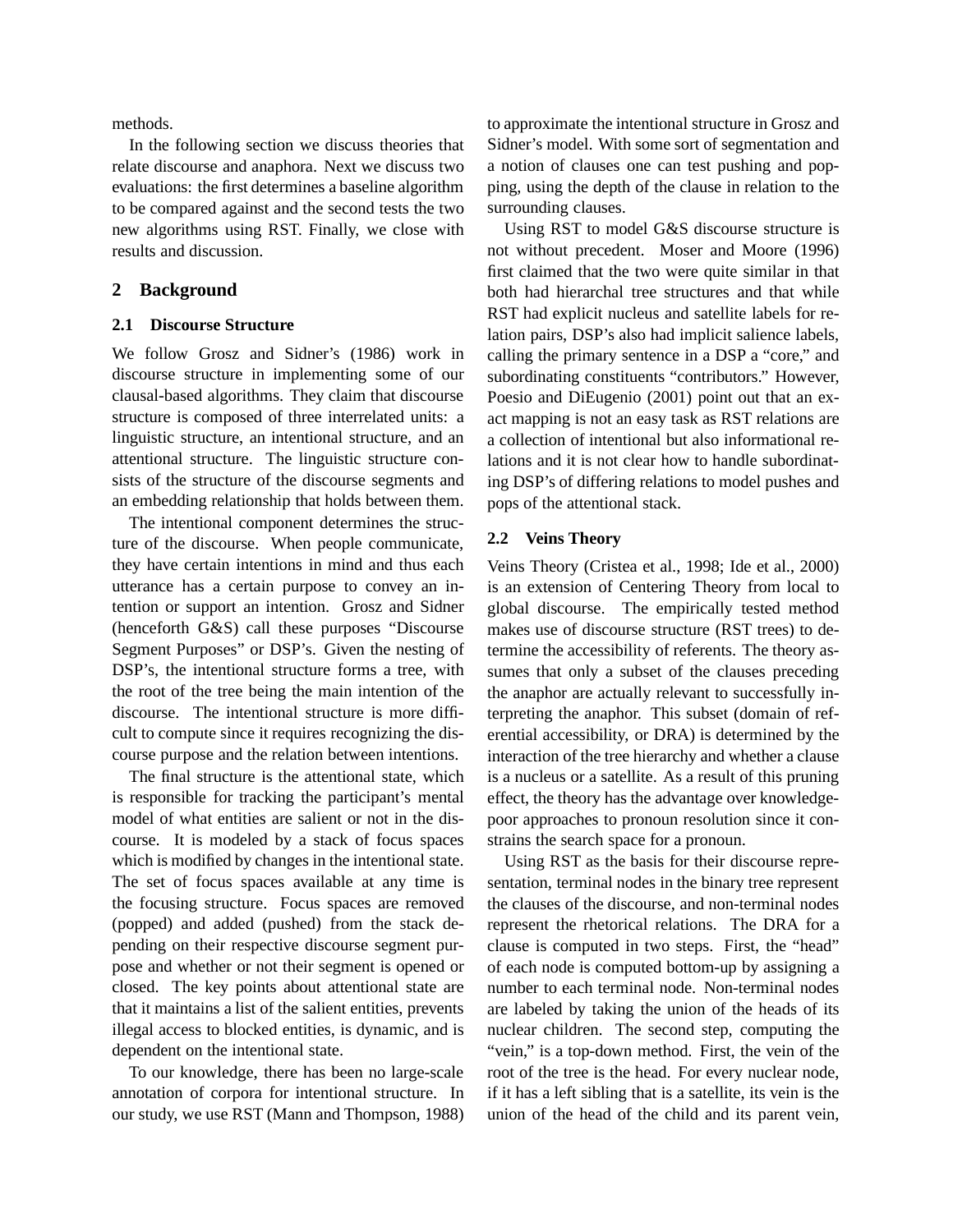otherwise it inherits its parent's vein only. For every satellite node, if the node is the left child of its parent then its vein is the union of its head with the parent's vein. Otherwise, its vein is the union of its head with the parent's vein but with all prior left satellites removed. Finally, the DRA for a clause is simply all the nodes in the clause's vein that precede it. Intuitively, if a node has parents that are all nuclei, it will be more accessible to other entities since it is highly salient according to Veins Theory (VT). However, satellites serve to restrain accessibility.

# **3 Baseline Selection**

Determining the usefulness of incorporating discourse information in reference resolution requires a large corpus annotated with coreference and clausal information, and a system to try different algorithms. In the following sections we discuss our corpus, our testbed system for extracting noun-phrase entities, and finally the algorithms and their results. After testing each algorithm on the same corpus, the best one would be selected as the baseline algorithm. If discourse or clausal information is used correctly we should see an improvement over the baseline algorithm.

## **3.1 Corpus Description**

The test corpus was constructed by merging two different annotations of a subset of the Penn Treebank (Marcus et al., 1993). The news articles cover such varied topics as reviews of TV shows and the Japanese economy. The portion of the Treebank consists of 52 Wall Street Journal articles which includes 1241 sentences and 454 non-quoted third person pronouns that refer to noun-phrase entities. 10 of the pronouns have long-distance antecedents, where the antecedent is found two or more sentences away from the pronoun.

Carlson et al. (2001) annotated those articles with rhetorical structure information in the manner of Mann and Thompson (1988) with very high annotator reliability. This annotation breaks up each discourse into clauses connected by rhetorical relations. So from this work there is a decomposition of sentences into a smaller units (a total of 2755 clauses) as well as a discourse hierarchy for each article and relations between pairs of segments. The corresponding Penn Treebank syntactic structures for each sentence were also annotated with coreference information in the same manner as Ge et al. (1998). This meant that all third-person pronouns were marked with a specific identification number and all instances of the pronoun's antecedent were also marked with the same id. In addition, the Penn Treebank includes annotations for the syntactic tree structures of each sentence so syntactic attributes such as part-of-speech and number information were extracted. Also, each noun phrase entity was marked manually for gender information.

Finally, the RST corpus and the Penn Treebank coreference corpus were merged such that each discourse entity (in this case, only noun-phrases) had information about its syntactic status, gender, number, coreference, etc. and the following discourse information: the clause it is in, the depth of the clause in the RST tree, and the rhetorical relations that dominate the clause. The Penn Treebank data and only the clausal breakdown of each sentence are used in this evaluation. In the second evaluation, all of the RST data comes into play.

## **3.2 Algorithms**

One of the problems with reporting the performance of a pronoun resolution algorithm is that researchers often test on different corpora so it is hard to compare results. For example, an algorithm tested on a news corpus may perform differently on a corpus of short stories. In this particular experiment, we have a common corpus to test different algorithms, with the goal of simply selecting the best one to use as a baseline for comparison with schemes that incorporate clausal information. We examine three well-known pronoun resolution methods: Left-Right Centering (Tetreault, 1999), the S-list algorithm (Strube, 1998), and Brennan et al.'s centering algorithm (1987), in addition to a naive metric. The naive metric involves searching through a history list starting with the last mentioned item and selecting the first one that meets gender, number, and syntactic constraints. All four algorithms are primarily syntax-based. Because of this limitation they should not be expected to fare too well in interpreting pronouns correctly since proper interpretation requires not only syntactic information but also semantics and discourse information.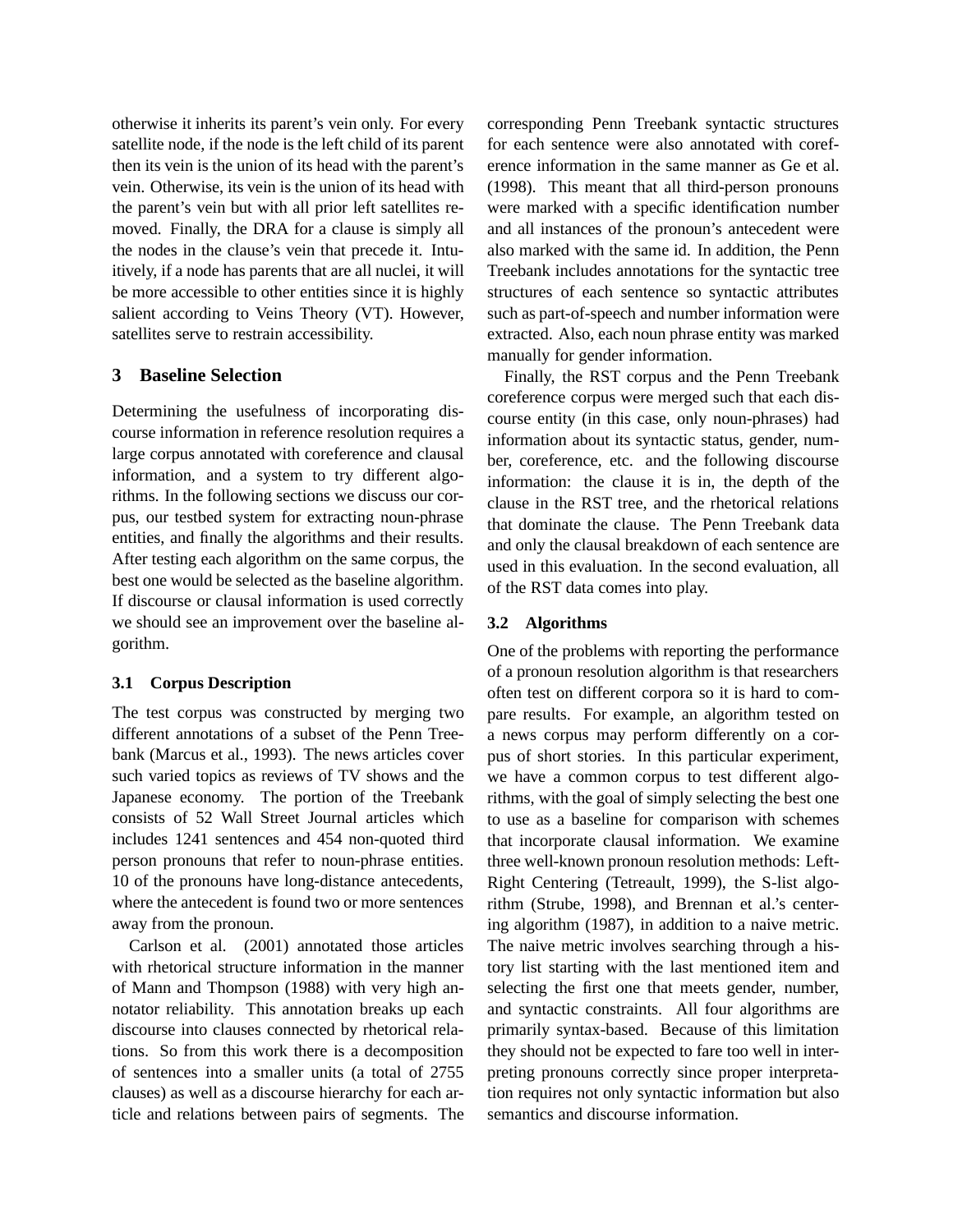Each algorithm was tested on the corpus in two different versions (see Figure 1): the first is the conventional manner of treating sentences as the smallest discourse unit (S); the second involves splitting each sentence into clauses specified by the RST annotations (C).

The (S) results agree with the larger study of the same algorithms in Tetreault (2001) - that the LRC performs better than the other two algorithms and that on a new corpus, one would expect the algorithm to resolve 80% of the pronouns correctly.

The (C) results are a first stab at the problem of how to incorporate clausal structure into pronoun resolution algorithms. The result is negative since each algorithm has a performance drop of at least 3%. The main result for our purposes is that LRC performs the best and thus is selected a the baseline algorithm.

# **4 Algorithms**

In this section, we describe two pronoun resolution algorithms that use clausal structure to constrain the search for antecedents. We also describe a series of corpus transformations that each algorithm is tested on.

# **4.1 Grosz and Sidner Stack Approximation Algorithm**

Based on Grosz and Sidner's pushing and popping discourse structure, we work under the simple assumption that an entity is inaccessible if it is more embedded in the RST tree than the referring entity, meaning if we were explicitly tracking the attentional state, that embedded utterance would have been popped before our current utterance was processed.

Thus the Grosz and Sidner approximation (henceforth G&S) works only by considering the depth of past clauses. The algorithm is as follows: for each pronoun the attentional stack is constructed on the fly since we have perfect information on the structure of the discourse. The search works by looking through past clauses that are either at the same depth or closer to the root than the previous clause visited. The reasoning is that embedded segments that are farther from the root are not related to the entities that follow them. If they were, they would share the

same embedding. Clauses at the same depth can be viewed as being in the same discourse segment and clauses that are closer to the root can be viewed as dominating the current clause. In addition, the previous clause is always searched even if it is a lower depth. This follows Walker's (2000) analysis which found that reference can occur between two utterances even if they are split by a segment boundary.

Figure 2 shows how this works. Assume that clauses closest to the left are the closest to the root of the tree (lower depth). When searching for an antecedent for a pronoun in C7, first search all preceding entities in C7, if one is not found, then go back clause by clause until one is found. So the search order would be C6 (since the previous utterance is automatically search regardless of depth) then skip over C5 since it is more embedded than the current clause C6. C4, however, is accessible since it is the same depth as C4.

# **4.2 Veins Algorithm**

The original formulation off Veins Theory is a metric of accessibility not resolution since it does not specify how to search the DRA or how to search clauses within the DRA. The algorithm presented here uses the constraints of VT within the framework of LRC. The algorithm is as follows: for every pronoun, search the clauses of its DRA from most recent (the current clause) to least recent, from leftto-right. If an antecedent is not found within the DRA, the LRC algorithm is used to find a suitable antecedent by searching all past clauses. This approximation accords with the VT claim that referents outside the DRA incur a higher processing load on the interpreter. This "backup mechanism" results in a 14% boost in performance.

In terms of long-distance pronominalization, the original Veins formulation was unable to resolve 6 of the 10 cases when treating sentences as the minimal discourse unit, and when considering clauses, was unable to resolve 9 of the 10 cases. All of these were pronouns and antecedents in attribution relations.

#### **4.3 Corpus Transformations**

Tetreault (2002) showed that using the RST tree in the Grosz and Sidner approach produced very poor results (in the 50% range). We believe that the RST decomposition produces too fine a segmentation and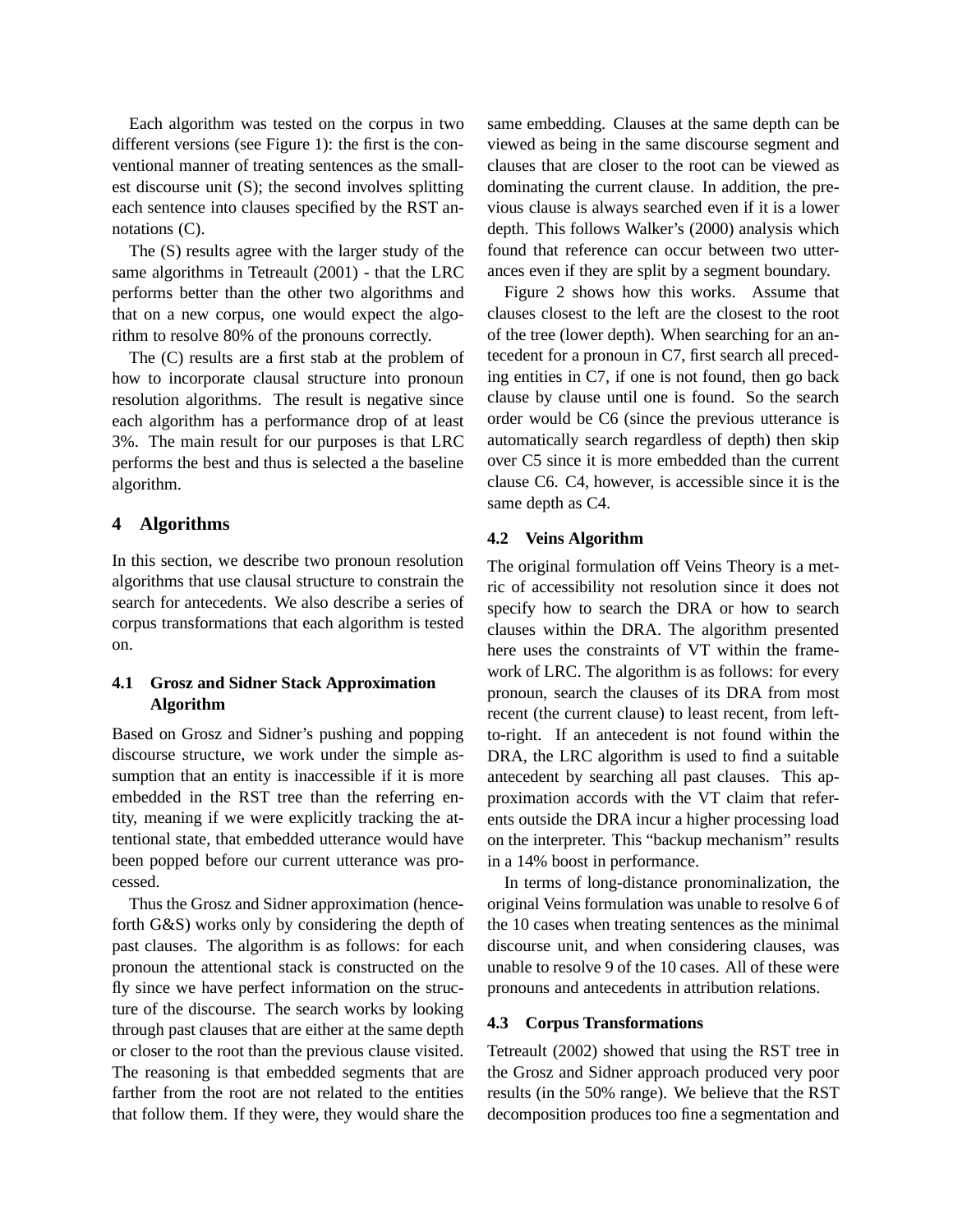| Algorithm  | Right(S) | $%$ Right $(S)$ | Right(C) | $%$ Right $(C)$ |
|------------|----------|-----------------|----------|-----------------|
| <b>LRC</b> | 367      | 80.84           | 347      | 76.43           |
| S-list     | 333      | 73.35           | 318      | 70.04           |
| <b>BFP</b> | 270      | 59.47           | 221      | 48.68           |
| Naive      | 230      | 50.66           | 254      | 55.95           |

Figure 1: Pronoun Resolution Algorithms over (S)entences and (C)lauses



Figure 2: Accessibility due to Clause Embedding

thus many clauses are deemed unfairly inaccessible. To counter this, we developed two transformations to a RST tree: the first involves replacing multiclausal sentences with one clause in the RST tree; and the second involves merging all subtrees that have a satellite leaf in a relation with a subtree consisting of all leaves, one of which is a nucleus (see Figure 3 (1) for an example).

The intuition with the first transform (SENT) is that many of the errors in the original approximation of G&S based on RST are intrasentential. By merging the clauses together, the tree becomes flattened, and all entities within a sentence are accessible. An example of this transform is in Figure 3 in which one assumes the clauses C1, C2 and C3 of the RST subtree in (1) are constituents of one sentence. Doing the SENT transform yields the result in (3), a subtree that is now a leaf of the sentence reconstructed.

The intuition with the second transform (SAT) is that satellite leaves that modify a nucleus subtree are very closely related to the content of the nucleus leaf of that subtree, as well as the satellite leaf of that subtree. By merging them, the tree is flattened, and pronouns within the original satellite leaf can refer to clauses in the subtree since they are now at the same depth. (2) in Figure 3 provides an illustration of the satellite transformation on (1). The sideeffect of this transformation is that the RST tree is no longer binary. Finally, a third transform (SENT-SAT) involves using both of the transforms on the corpus to flatten the tree even more.

In addition, Ide and Cristea note that all exceptions to accessibility in their corpus analysis come from pronouns and antecedents in attribution relations (such as "he said...."). Our corpus exhibits a similar trend: 105 pronouns don't have an antecedent found in the DRA, out of these 105 inaccessibility cases, 73 are in attribution relations. Though there are 32 unaccounted for (usually because there was an intervening satellite node that prevented reference) the attribution relation tends to be a big block in accessibility still. Another transformation, ATT, is used to counter this by simply merging leaves that stand in attribution relations. So if a subtree has two leaves in an attribution relation, it is replaced by a leaf with the text of the two original leaves merged. This process is similar to SENT.

## **5 Results**

Both algorithms were run over the original RST corpus, ATT (attribution merge) and SAT (satellite merge) transformation of our original corpus (see Figure 4). The (S) version means that the LRC intrasentential search was used over the entire sen-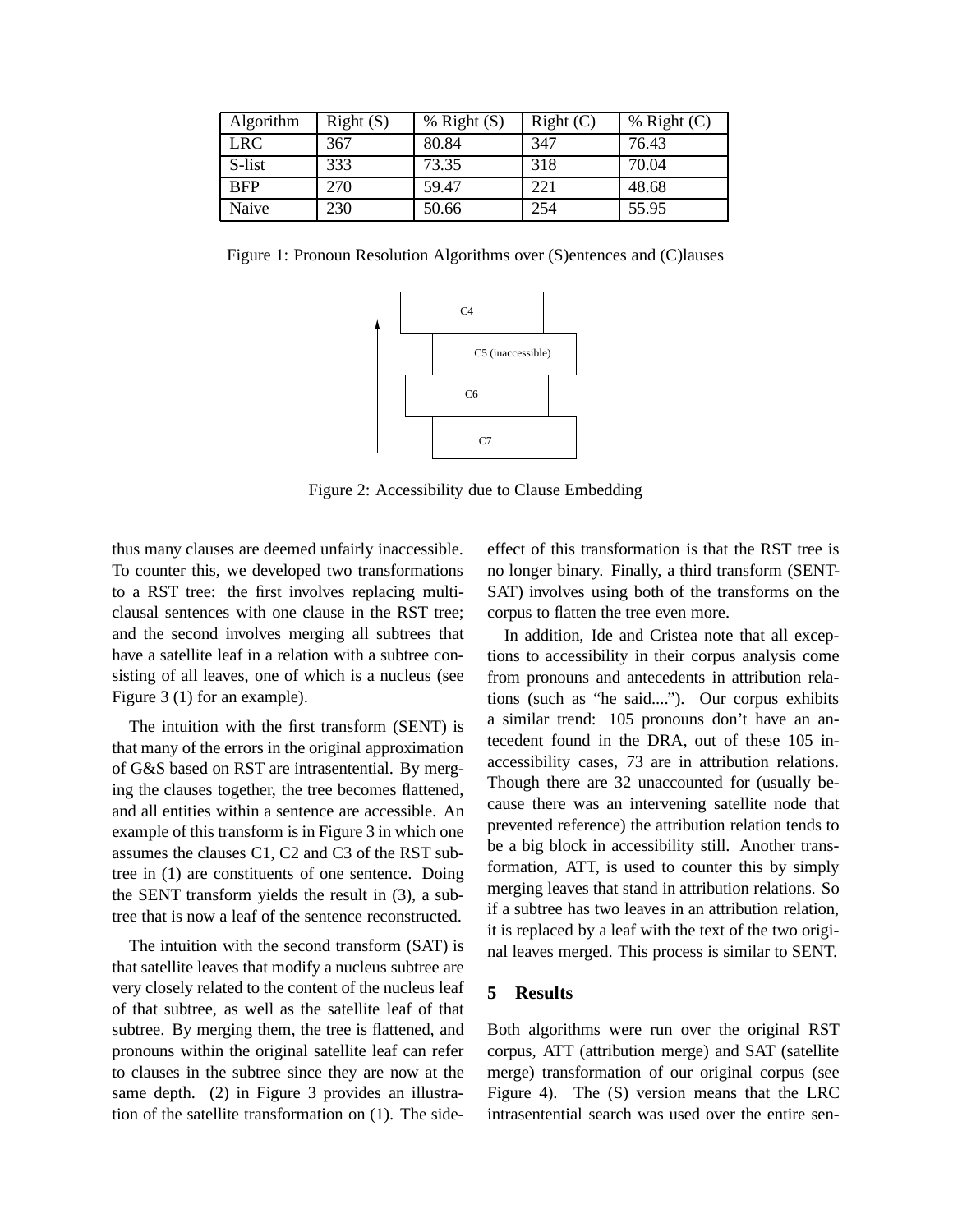

Figure 3: Satellite Transform (2) and Sentence Transform (3)

tence, not just the clause that the pronoun occupies (C). This means that the current sentence is always searched, and if a referent is not found, previous clauses are searched. The (\*) signals that the algorithm does not search the previous clause as a default.

Because the SENT transformations created unbalanced RST trees, the Veins algorithm could not be tested with that transform. The results in Figure 5 show how the Grosz and Sidner algorithm fares over the SENT and SENT-SAT transforms with and without using the last-seen metric.

Without the attribution transform, the Veins Algorithm (S) gets only 6 of the 10 pronouns resolved correctly. The G&S algorithms do about as well without segmentation. With the transformations, all the algorithms resolve all 10 cases correctly. However, it should be noted that the original LRC algorithm also resolves all correctly. This success rate is due to the fact that 9 of the 10 pronouns are either "he" or "him" and there are no other candidates with masculine gender in the discourse up to that point. So a simple search through a history-list would resolve these correctly. The other long-distance pronoun is a plural ("their") and again there are no competing antecedents.

# **6 Discussion**

Discourse decomposition can be evaluated in two ways: intrasentential breakdown (clausal level) and intersentential breakdown (discourse level). In the intrasentential case, all the algorithms performed better when using the (S) method, that is, when the intrasentential search called for searching the sentence the pronoun is in, as opposed to just the clause the pronoun is in. This indicates that ordering clauses by their depth within the sentence or by the Veins information does not improve intrasentential performance, and thus one is better off searching based on grammatical function than incorporating clausal information.

One can evaluate the intersentential decomposition by testing whether the pronouns with longdistance antecedents are resolved correctly. Determining global discourse structure involves finding the middle ground between strict segmentation (using the exact RST tree) and under-segmenting. Too strict a segmentation means that antecedents can be deemed incorrectly inaccessible; very little segmentation means that too many competing antecedents become available since referents are not deemed inaccessible. In our corpus, evaluating intersentential decomposition is difficult because all of the longdistance pronouns have no competing antecedents, so no discourse structure is required to rule out competitors. Therefore it is hard to draw concrete conclusions from the fact G&S on the SENT and SENT-SAT transforms performs the same as LRC algorithm. However, it is promising that this metric does get all of them right, at least it is not overly restrictive. The only way to check if the method undersegments or is a good model is by testing it on a corpus that has long-distance pronouns with competing potential referents. Currently, we are annotating a corpus of dialogs for coreference and rhetorical structure to test this method. It should also be noted that even if an intersentential decomposition method performs the same as knowledge-poor method, it has the advantage of at least decreasing the search space for each pronoun.

Finally, we developed an algorithm for Veins Theory that uses VT to constrain the initial search for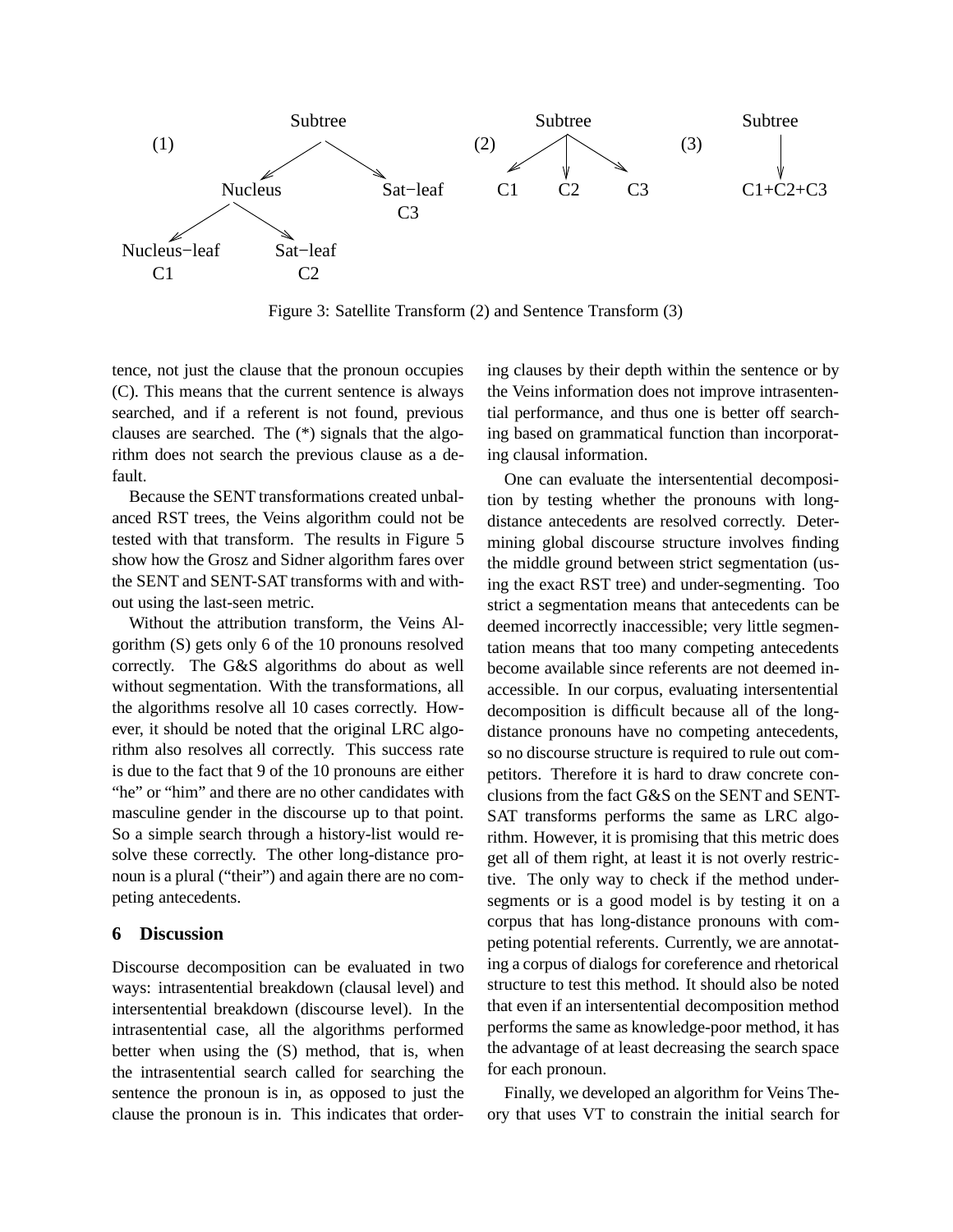| <b>Transform</b> | Veins (S) | Veins $(C)$ | $G&S(S^*)$ | G&S(S) | G&S(C) |
|------------------|-----------|-------------|------------|--------|--------|
| original         | 78.85     | 76.65       | 72.55      | 78.90  | 71.40  |
| ATT              | 79.30     | 78.19       | 73.68      | 79.30  | 76.32  |
| <b>SAT</b>       | 78.85     | 76.42       | 73.63      | 79.08  | 73.85  |

Figure 4: Pronoun Resolution Algorithms over ATT and SAT corpora

| <b>Transform</b> | $G&S(*)$ | G&S   |
|------------------|----------|-------|
| <b>SENT</b>      | 78.51    | 80.84 |
| <b>SENT-SAT</b>  | 79.74    | 80 R4 |

Figure 5: Grosz and Sidner over SENT and SENT-SAT corpora

a referent, if one is not found, LRC is used as a default. As suggested by the VT authors, we merged clauses in attribution relations, and this improved performance slightly, but not enough to better 80.84%. VT run on the SAT transform offered no performance enhancement since the theory already makes the nucleus subtrees accessible to satellite leaves.

In conclusion, this study evaluates the theory that clausal segmentation should aid in pronoun resolution by testing two algorithms based on two leading theories of discourse segmentation. Both approaches have the promise of improving pronoun resolution by 1. making search more efficient by blocking utterances or classes from consideration, thus speeding up the search for an antecedent and 2. making search more successful by blocking competing antecedents. We use resolution accuracy for all pronouns and accuracy over long-distance pronominalizations as metrics of success. Our results indicate that incorporating discourse structure does not improve performance, and in most cases can actually hurt performance. However, due to the composition of long-distance pronouns in the corpus, it is necessary to test the G&S algorithm on the SENT transform before drawing a definitive conclusion on the theory.

# **7 Future Work**

Since cases of long distance pronoun resolution are rare, most of the gains in improving accuracy will come from correctly resolving pronouns intrasententially and with the previous utterance. Our error

analysis shows that in many cases, determining the coherence relations as Kehler suggests (2002) (such as detecting parallelism between sentences or within sentences) could improve interpretation. In addition, many errors stem from competing antecedents in which incorporating knowledge of the verbs and the entities discussed would prove invaluable.

Finally, our research here has assumed perfect knowledge of discourse structure. Ultimately, the goal is to be able to incrementally build discourse structure while processing a sentence. For this to occur, one has to take into account forms of referring expression, cue words, changes in tense, etc. There has been some work in this area such as Hahn and Strube (1997) who developed an algorithm for building a discourse hierarchy incrementally from changes in theme and centered entities.

#### **Acknowledgements**

We would like to thank Mary Swift and three anonymous reviewers for insight and comments. Partial support for the research reported in this paper was provided by the DARPA research grant no. F30602- 98-2-0133 to and the ONR grant no. N00014-01-1- 1015, both to the University of Rochester.

#### **References**

Susan E. Brennan, Marilyn W. Friedman, and Carl J. Pollard. 1987. A centering approach to pronouns. In *Proceedings, 25th Annual Meeting of the ACL*, pages 155–162.

Donna K. Byron and Joel R. Tetreault. 1999. A flexible